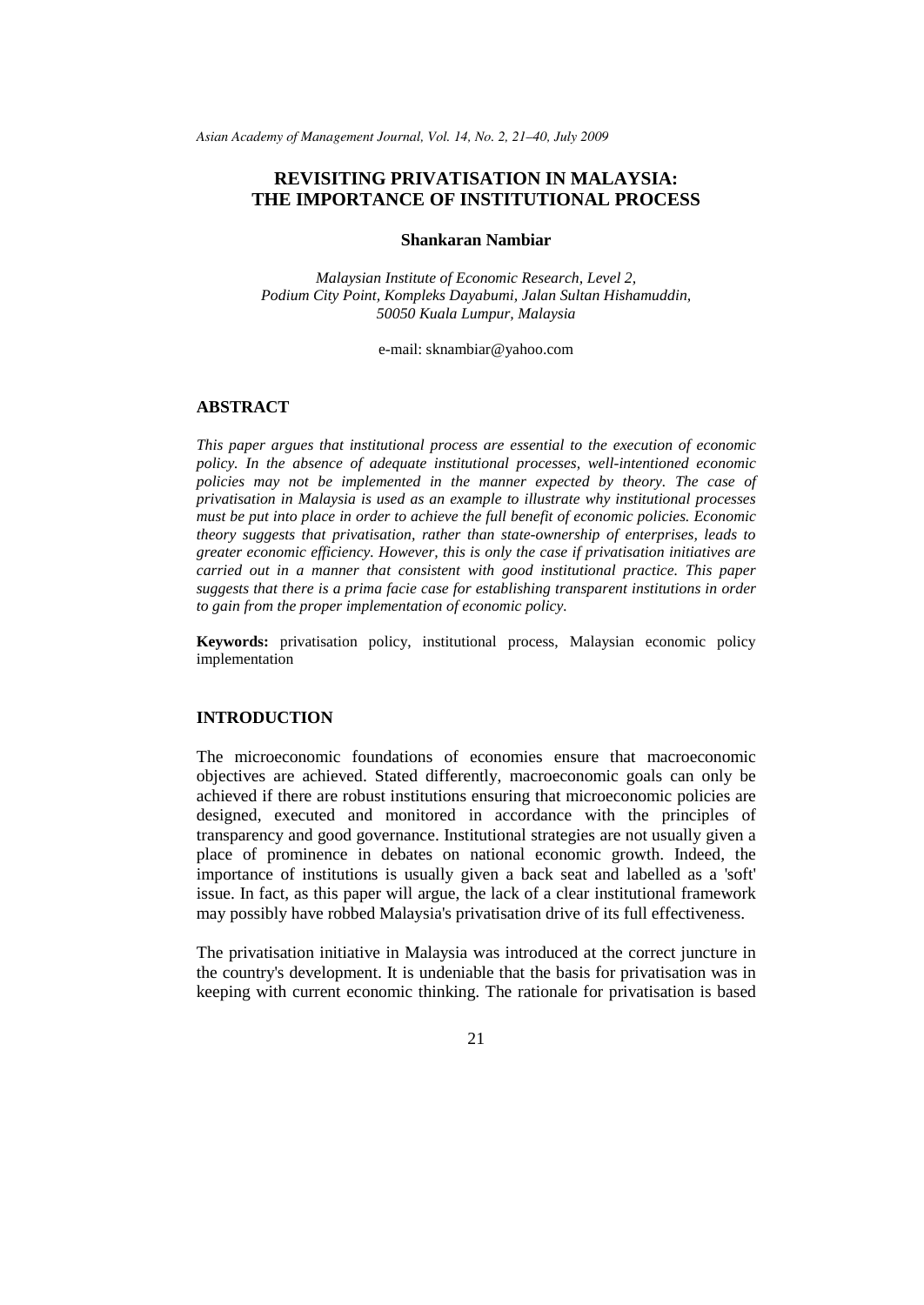on the premise that governments should restrict themselves to governing and not venture into running businesses. There are several reasons for this argument, including the undesirability of a large bureaucracy, the inefficiencies of centralised planning and the crowding-out of private investment. The implementation of privatisation could be undertaken in such a manner as to undermine the benefits that would otherwise accrue. The proper conduct of privatisation requires that efficiency and transparency should be considered in the implementation process. Otherwise, the outcomes might not be efficient and there will be an associated welfare loss.

The implementation of privatisation requires that proper institutions be established in order to avoid practices that will result in inefficiencies and welfare losses. The implementation of privatisation in Malaysia may well have suffered from the lack of a well-defined institutional framework. Had such a framework been established prior to the execution of privatisation, many of the flaws in the implementation phase could have been avoided. The absence of any consideration for institutions that could have overseen the execution of privatisation led to the inappropriate implementation.

This paper will be organised as follows. The second section will consider the increasing importance that has been attached to institutions, and areas in need attention within the process of institutional reform. The third section will discuss how the government planned for privatisation. We argue that privatisation was a part of the country's planning process but that institutional elements were ignored. The section that follows will highlight the practice of privatisation in Malaysia, demonstrating the incidence of disregard for institutional processes. The improper execution of privatisation in the health care industry will be discussed in this context. The fifth section will discuss the issues of institutional reform in the case of the telecommunications sector. We will highlight the need to establish an independent body to oversee institutional reform. Finally, some concluding remarks are offered.

## **ESTABLISHING INSTITUTIONAL REFORM**

There is a recognition that textbook principles of microeconomics take the presence of institutions for granted. Rodrik (1999) admitted in his research, that "the broader point that markets need to be supported by non-market institutions in order to perform well took a while to sink in". Indeed, for long much of neoclassical economic theory has historically paid scant attention to the role of institutions. <sup>1</sup> Rodrik (1999) draws from general equilibrium theory to note that the Arrow-Debreu model "seems to require no assistance from non-market institutions".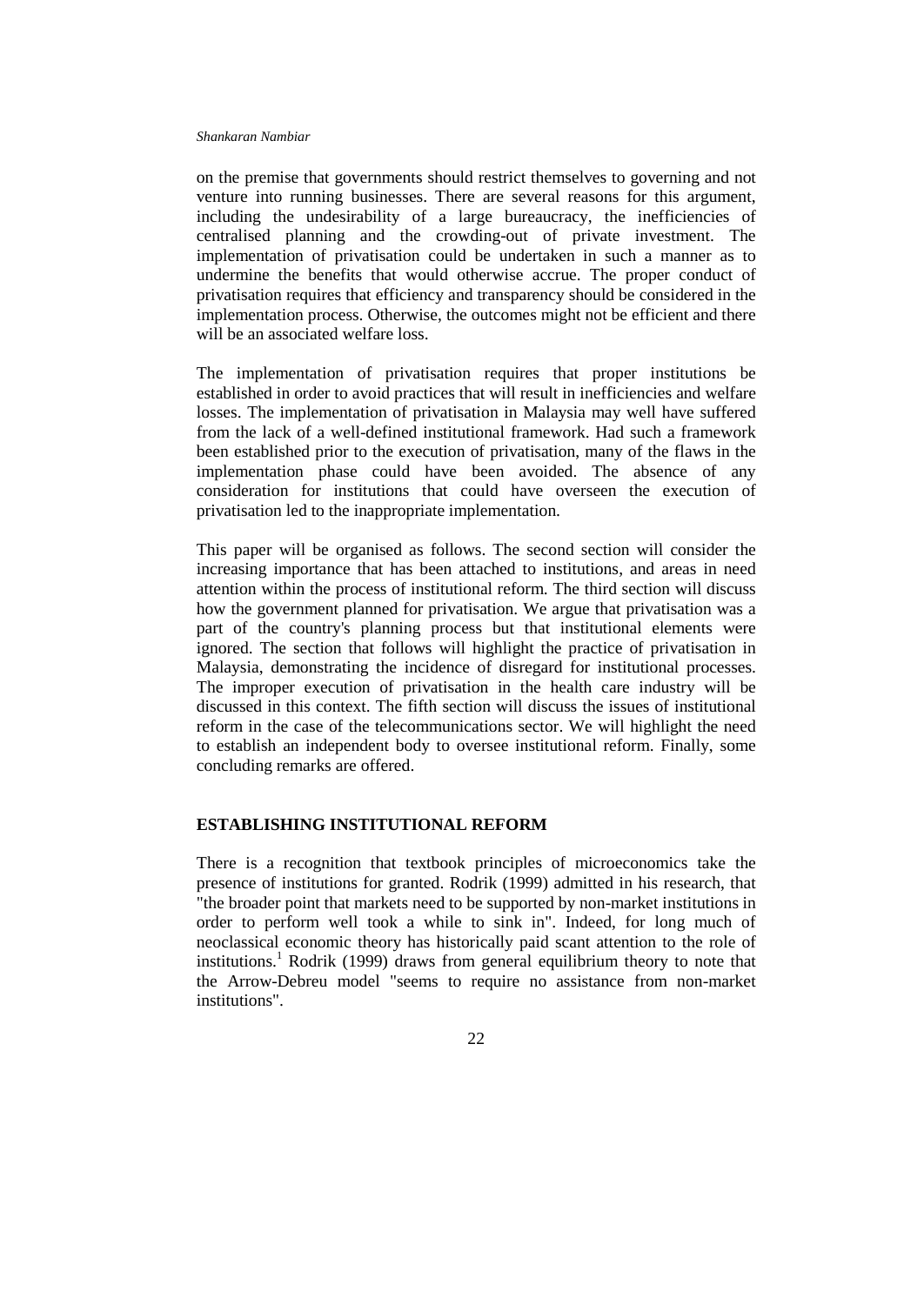In fact, the interest in institutions has motivated empirical work on institutions and their contribution to the improvement of aggregate incomes (Acemoglu, Johnson & Robinson, 2001; Easterly & Levine, 2003). Various institutions are considered necessary for economic growth, such as property rights, regulatory institutions, institutions for macroeconomic stabilisation, institutions for social insurance and institutions for conflict management (Rodrik, 1999). Rodrik (1999) emphatically states that participatory political regimes deliver higher-quality growth.

Good microeconomic policy would seek to ensure competition. Indeed, one of the principal objectives in undertaking privatisation would be to ensure that the government does not crowd out the market and that privatisation increases competition in the provision of goods and services. The purpose of any regulatory agency is to ensure that competition is protected. It then follows that particular suppliers of goods and services should not receive any specific protection. The intention of any regulatory agency would be to ensure that competition is allowed to prevail in the market without distortion or intervention, either from an external source (such as the government) or from within (more powerful firms in the market).

The overall principle at stake is competition. Regulatory bodies must ensure that competition, rather than specific competitors, is protected.<sup>2</sup> With this idea forming the backdrop to policy-making, the overall welfare of society must be given due consideration rather than the interests of particular sectors or groups. Broadly, the intention of any microeconomic policy (and by extension, of any regulatory body), should be to safeguard the principle of attaining the highest possible welfare for the economy as a whole.

There are often various issues at stake and these matters go beyond the ambit of competition or efficiency. Among such issues is the safeguarding of health and safety standards. It is equally important to overcome income inequalities and regional disparities. It is not always appropriate for the government to intervene, but it is also not always appropriate to leave matters to be resolve by the market itself. This again creates a strong argument for a relevant regulatory agency that could make independent assessments of the private sector and the government. Such an agency could make recommendations on policy design and provide exante evaluation prior to policy implementation. As expected, the agency would follow up with an ex-post evaluation at a reasonable period after the introduction of the policy measure in question.

Having argued that there are a number of considerations that need to be taken into account in devising policy, we note that it is essential to determine the significance and risk associated with certain events. These factors call for an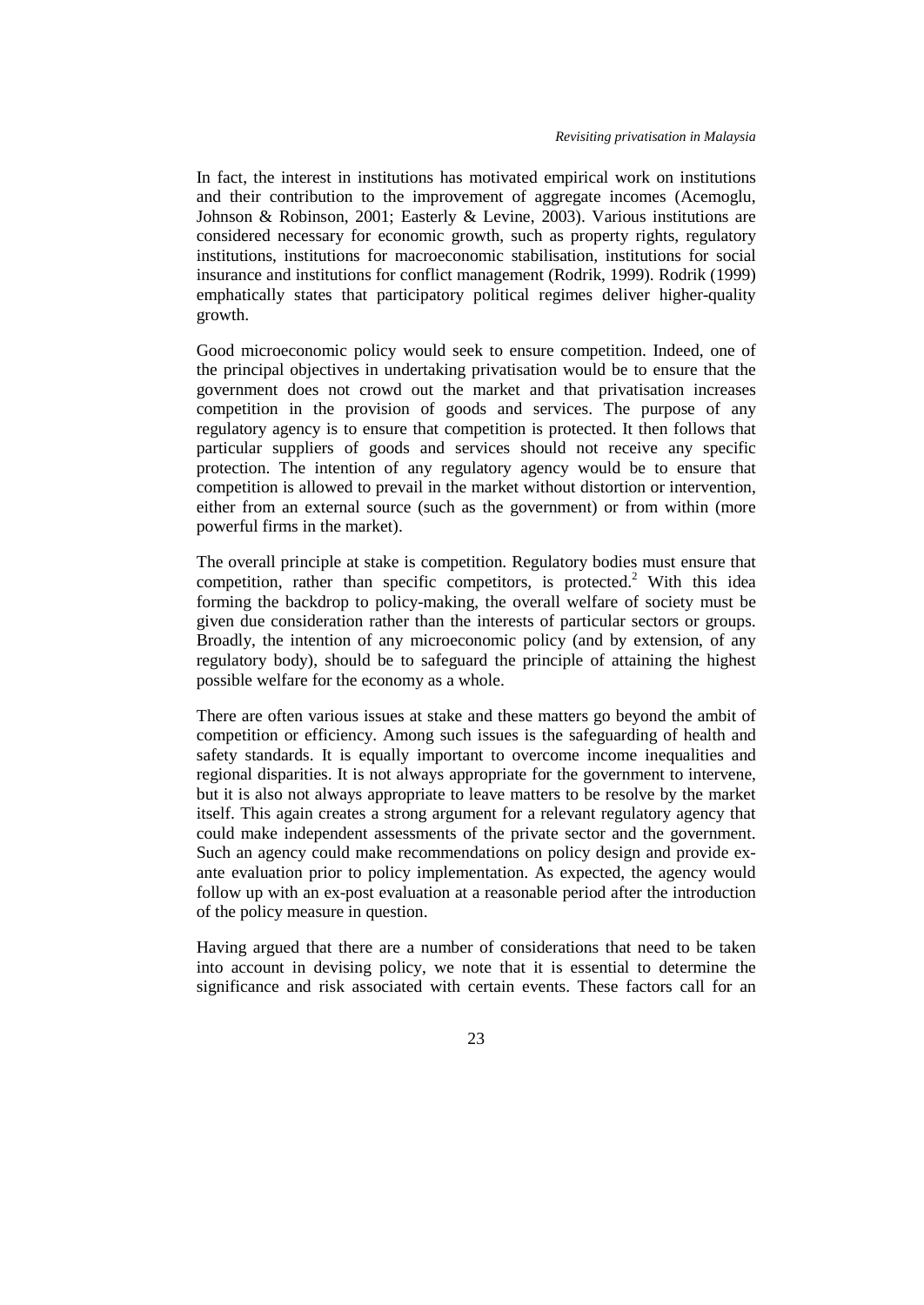independent agency that could advise the government and the public at large on the efficiency and welfare outcomes of policy devices. Clearly, this proposal hinges on the need for institutional reform, particularly in a country like Malaysia.<sup>3</sup>

We would argue that good regulation would be achieved if the following criteria were to be satisfied: 4

i. Transparency.

It should be clear how a certain policy was decided up. Further, the processes entailed by this policy should be open to all stakeholders. Finally, information should be made available to concerned parties without undue restriction.

ii. Costs and benefits.

The cost and benefit considerations underlying any policy initiative should be made clear. The costs and benefits accruing to alternative policies should be clearly laid out to all stakeholders.

iii. Performance criteria.

There should be clear criteria for judging performance, which should be used to judge the effectiveness of the policy as well as the parties involved in the delivery of the policy. This will enable the clear and fair audit of policy initiatives and effectively assess the performance of agents/agencies involved in implementing the policies.

iv. Process and organisational flow.

The manner of instituting policies and the institutions and processes involved should be clearly linked, showing the interdependences between agents, their lines of connection and responsibilities.

Two critical points must be seriously considered in formulating good regulation. First, the entire process should be transparent. Second, the regulatory process should work towards achieving efficiency or an adequate balance of competing government goals, as the case may be. While the question of balance in the presence of competing goals is problematic, we argue that transparency in addition to defendable structures and processes ensure that acceptable solutions may be derived.

In discussing the form that a stylised policy development process could take, Dee (2006) noted the necessity of several stages. Dee's scheme started with problem identification, extended to agency review, and resulted in a consultation process

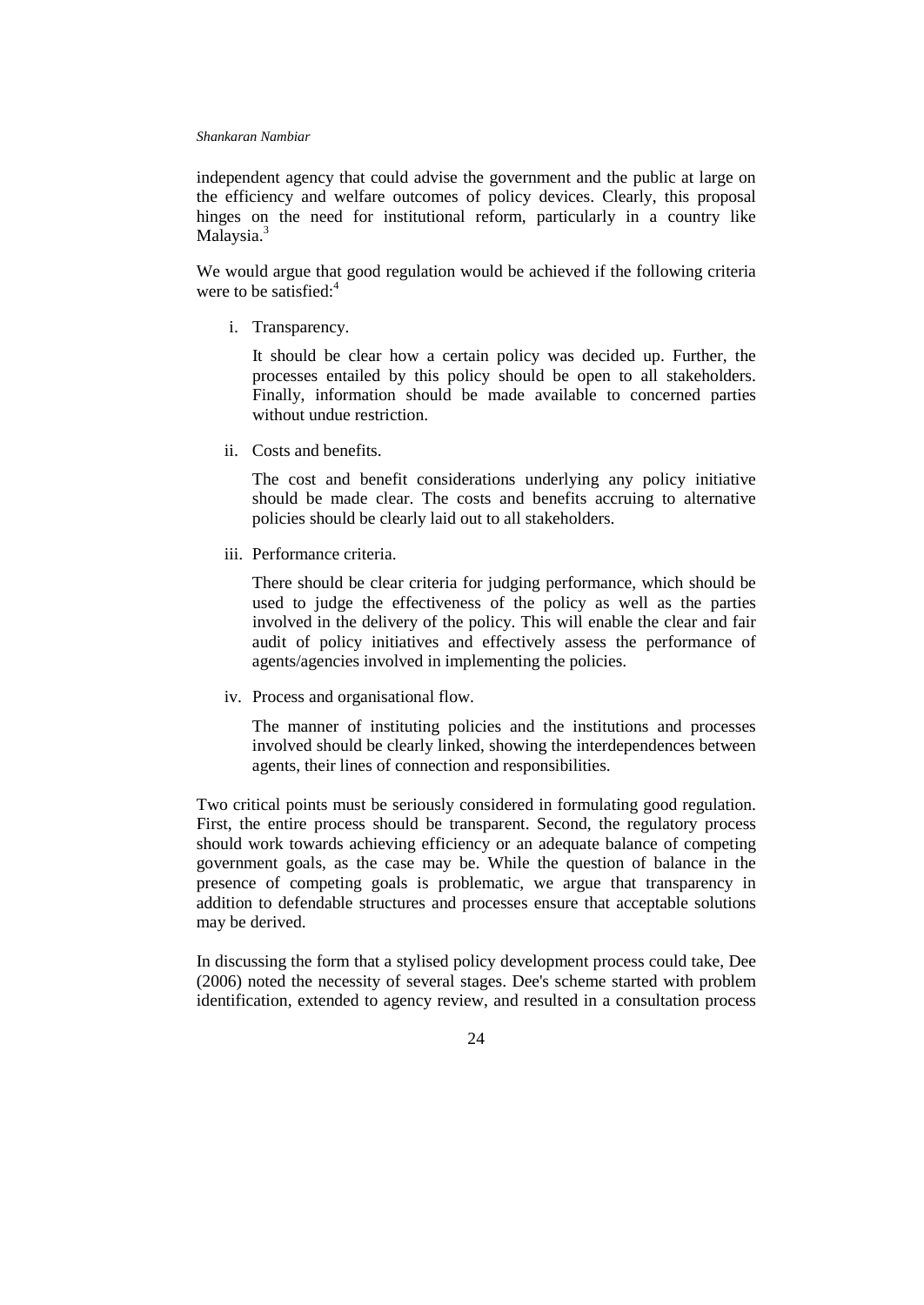with stakeholders in the economy. This is followed by a report that is prepared by the concerned agency and submitted to the relevant Minister. The Minister would then discuss the matter, before legislation and regulation processed are tabled.

The policy process in Malaysia deeply lacks some of the elements of 'good' regulation that we have been describing. While the practice of privatisation was, in essence and in principle, appropriate for Malaysia, execution was flawed due to a lack of the right institutions. The fundamental flaw, as we shall discover in subsequent sections, was the absence of appropriate institutions to guarantee that privatisation was carried out efficiently and effectively. Indeed, even the central documents that were released prior to privatisation exercise listed the goals, but were largely silent on the institutions necessary for the successful implementation of privatisation.

Transparency is the most pressing issue that must be accommodated within the institutional structure of policy process in Malaysia. This would have to be incorporated at all levels of the policy process, starting with problem identification, going through cost-benefit analysis (CBA) calculations and reaching the point of describing the projected outcomes from alternative scenarios. Obviously, there should be transparency in the implementation of the policy process, which would imply transparency in public procurement, open discussions of shortcomings in implementation and clear admissions of failure in the delivery of the policies.

The second area that demands attention is the assessment and review process. Presently, there is no clear process through which assessments and evaluations are carried out. Private consultants are engaged on occasion, but the process is otherwise executed internally. In both cases, the independence of the assessment process comes under question. It would be preferable to have an independent body that could conduct CBA studies, design policies and review outcomes once the proposed policies have been implemented. A possible model for such a body the Australian Productivity Commission. It is still possible to consider the opinions of private consultants and internal assessments, and such comparisons should indeed be discussed in parliament. Without doubt, discussions based on views from various sources would add to the richness of debate and allow the parliament to make better-informed decisions.

Finally, it is necessary to institute an agency that could monitor and report on the organisational aspects of the policy process. The ministries for their respective policy implementation would monitor those aspects that are related to the implementation of a policy. The function of monitoring would ensure the followings: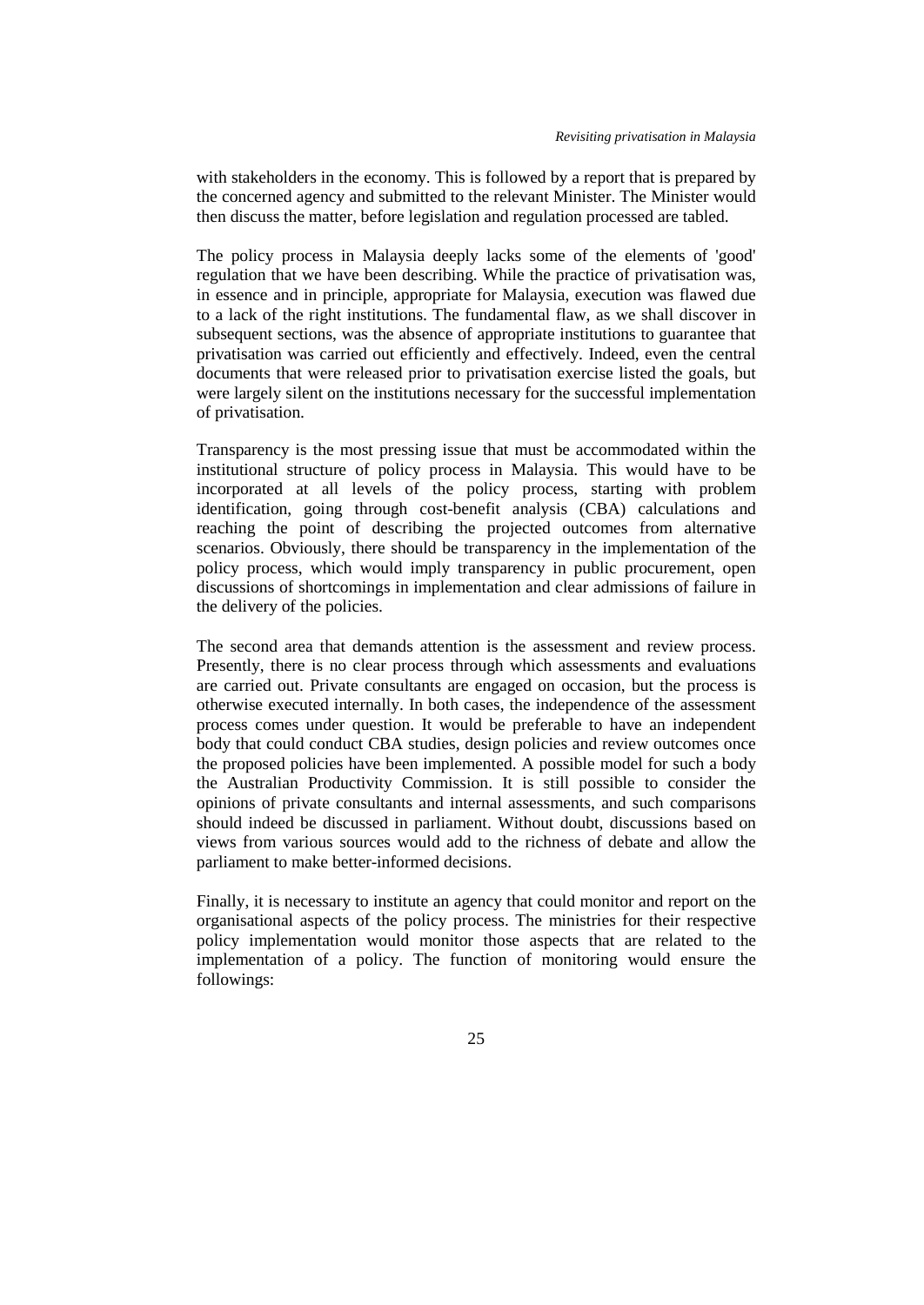- i. Routines in policy executing follow recommended flows and organisational structures;
- ii. Lines of responsibility are adhered to;
- iii. Implementation flaws are detected and improvement are advised on; and
- iv. Recommended procedures and standards are followed.

Since claims of mismanagement and poor governance can arise, it follows that an independent monitoring agency should be established. This monitoring agency will observe the implementation of policies and observe non-compliance with suggested guidelines; it will also recommend how inefficiencies in the operation of policy implementation could be improved.

In institutional terms, the limiting factors to the Malaysian policy process come from three possible sources:

- i. Inadequate exposure to regulatory best practice;
- ii. Vested interests that impede good regulatory practice; and
- iii. Rent-seeking behaviour by the government.

The first issue corresponds to the economic culture that prevails in Malaysia and is symptomatic of most developing countries: there is no definite agreement on what constitutes good regulatory practice. Essentially, this relates to a poor theoretical understanding of what constitutes best practice, particularly with regard to institutional structures that must be established and maintained to ensure that policy process seek to achieve the highest possible social welfare for the economy, viewed as a whole.

The second constraint arises due to vested interests that, in their attempt to achieve their own goals, disrupt the efficient functioning of good regulatory practice. Here, we assume that the government itself does not actively support events that are detrimental to the efficient functioning of institutional processes and agencies, but is rather obstructed by firms and individuals who attempt to violate good practices for their own gains. In effect, this is caused by firms and individuals, without government complicity, who attempt to induce corruption or use personal influence and power so that institutional processes are made malleable to achieve individual gains.

Finally, the possibility of the government using its own offices in order to obtain rent would be the most difficult to contain. Indeed, one often reads reports of this practice occurring in developing countries, particularly after a change in regime. Transparency is most important in his category, yet is typically absent. It has been alleged that the primary problem with the privatisation exercise in Malaysia was largely due to the government overlooking this source of difficulty.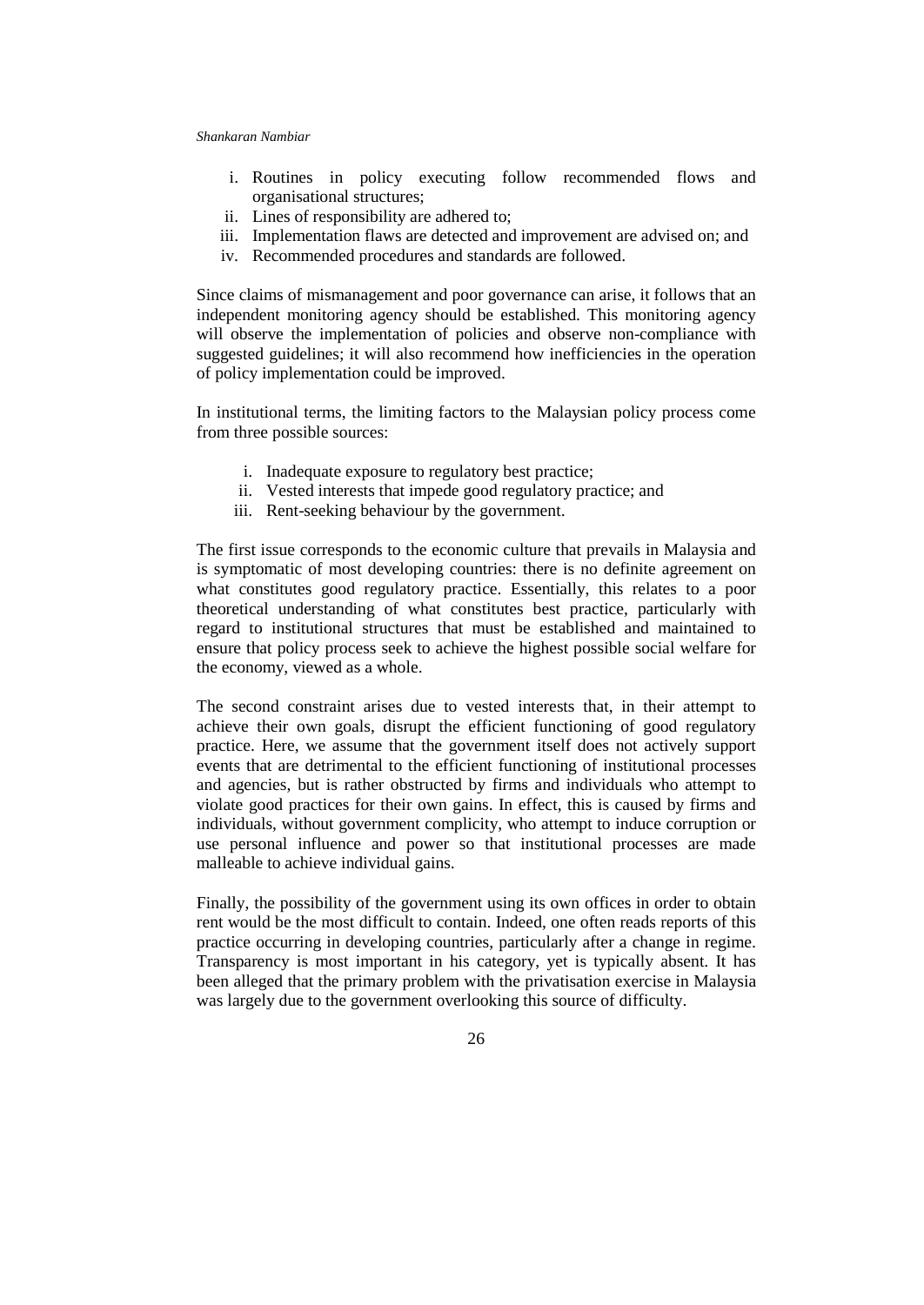## **PLANNING FOR PRIVATISATION**

The privatisation wave in Malaysia had its beginnings in 1983, when then Prime Minister Mahathir Mohamad publicised his government's intention to embark on a privatisation policy. This was followed by the publication of Privatisation Guidelines by the Economic Planning Unit (EPU) of the Prime Minister's Department in 1985. These guidelines constituted the official document on privatisation. In February 1991, the Privatisation Masterplan (PMP) was announced. This plan set out the country's privatisation policies.

In formulating its privatisation policy, the government aimed to achieve the following objectives:

- i. To relieve the financial and administrative burden of the government;
- ii. To improve efficiency and increase productivity;
- iii. To facilitate economic growth;
- iv. To reduce the size and presence of the public sector in the economy; and
- v. To assist in meeting the national development policy targets.

In tandem with the PMP, the government introduced the Privatisation Action Plan (PAP),<sup>5</sup> a two-year rolling plan to assist in implementation. The PAP was reviewed annually with a view to identify measures to expedite the implementation of the programme and to determine the entities to be privatised in the following two years. The PAP was guided by a study undertaken by private consultants who were commissioned by the government to review the advisability of privatising government-owned entities (GOEs).

The government at that time, did institute a plan for privatisation. The PMP did define its objectives clearly; it also identified the activities that were to be privatised. The PMP did rank the priority by which projects were to be privatised, indicating those that were of national importance. The PAP outlined an implementation pathway (as mentioned, implementation did not refer to institutional processes and regulatory frameworks). The PAP was instead, concerned with the different categories of activities to be privatised $<sup>6</sup>$  and the</sup> methods for restructuring non-profitable companies. This document also outlined the stages in the implementation of privatisation.<sup>7</sup>

The execution of privatisation would have achieved more efficiency if there were an institutional structure that ensured the conduct of transparency. Transparency, in this context, would have been broad-ranging enough to encompass other considerations. We have identified transparency, disclosure of costs and benefits, performance criteria, process and organisational flow as elements of good regulation. The PMP or PAP should have addressed these issues explicitly. As we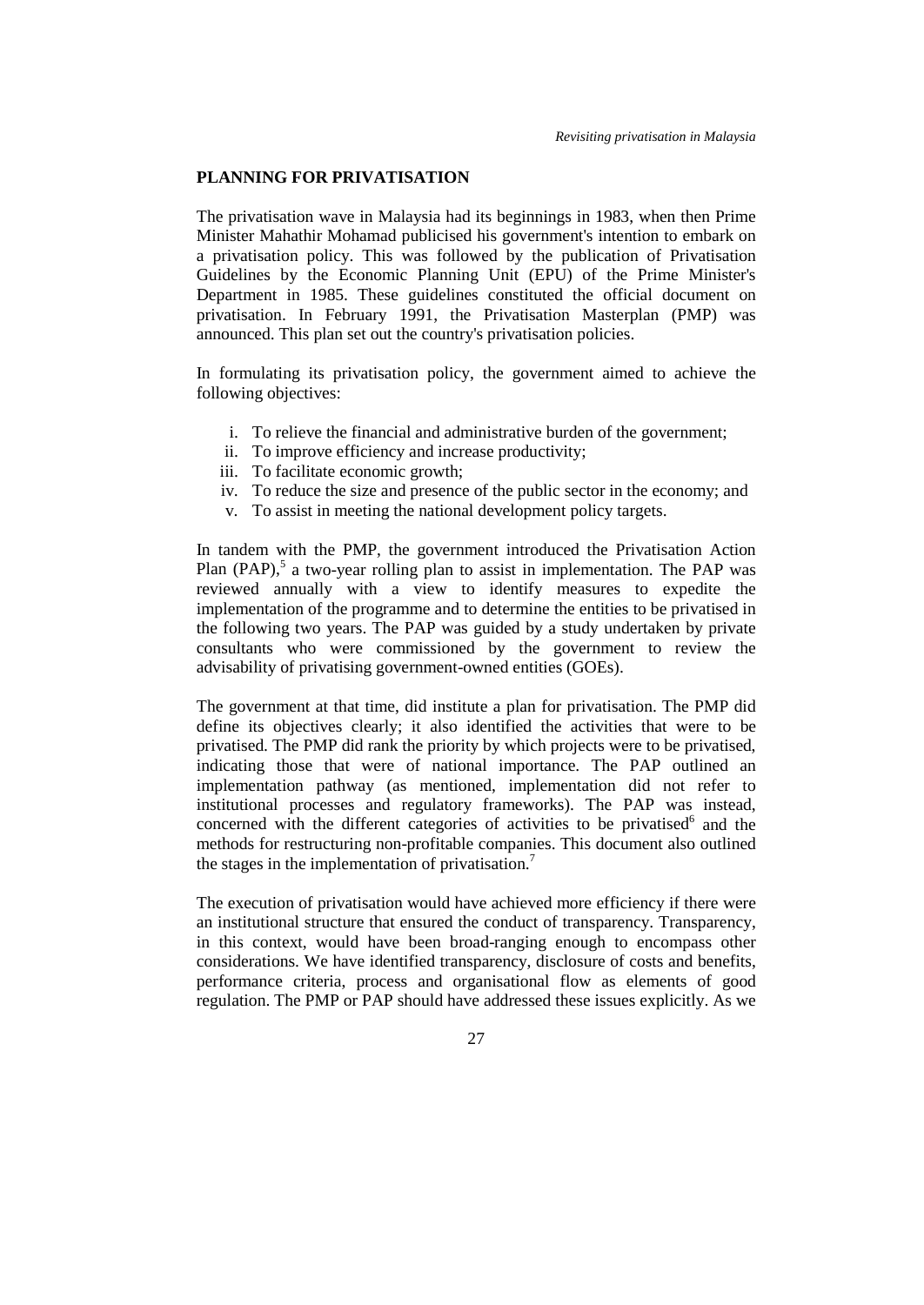shall see in the following section, the failure to do so led to the flawed implementation of several privatisation projects.

Arguably, the most crucial of the elements suggested is transparency. Other aspects would have been achieved if transparency had been emphasised, because insistence on transparency would require disclosure on CBA, methods of evaluation, and a clear description of the agents involved. On a macro level, the privatisation of particular projects should be defended through CBA results. This should be followed by the enunciation of a clear set of goals and the proposed evaluatory framework. On a more micro level, an adequate institutional process would require transparency in the selection and award of contracts to the selected companies. Execution of the privatisation plan was because it did not explicitly accommodate institutional processes.

## **PRIVATISATION OF HEALTH SUPPORT SERVICES**

The government has long been the provider for health services in Malaysia. In the pre-privatisation era, the government engaged itself in the entire gamut of health care, from public health to preventive medicines and including curative and rehabilitative care. The first slivers of privatisation occurred in the early 1990s, when the government decided to privatise non-medical services only, excluding core medical functions and services. In 1994, the Ministry of Health divested its pharmaceutical store and services, which was followed by the oursourcing of hospital support services in 1996 and the privatisation of health examination of foreign workers in 1997.

The privatisation of the health support services in Malaysia was part of the larger attempt to launch privatisation in the health sector and to liberalise the sector.<sup>8</sup> The objective, ostensibly, was to improve economic efficiency in the health sector. These developments also coincided with the Ministry of Health's plan to privatise clinical waste management services since public hospitals did not appear to have adequate facilities. Two developments were wrestling for the attention of the government: the increasing costs of providing medical care, and the burden of providing a wide range of services for the public in connection with administrative, support, medical and preventive services. The government's responses to these problems were twofold. First, it decided to concentrate on its core health services and privatise other activities within the health sector. Second, the government was convinced that it would continue maintaining its commitment to civil servants and the deprived. In consonance with these views, the government chose to privatise non-core activities and to liberalise the health sector. The latter implied that the private sector was encouraged to provide health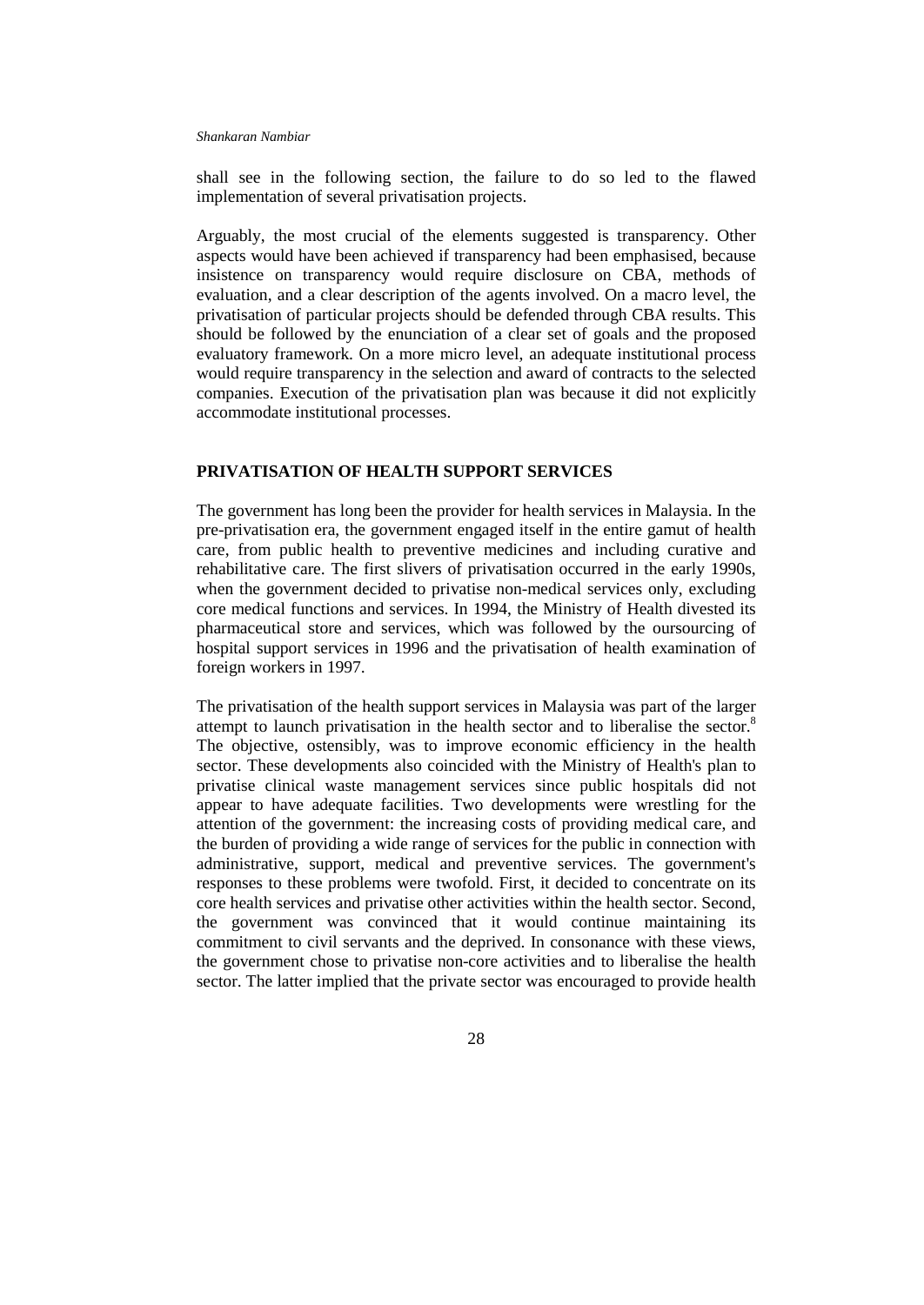care (which would lead to the opening of private hospitals) to cater to those who could afford more expensive health care and medical treatment.

Consequently, in 1993, the government began to privatise the health support services (HSS), calling for open tenders in July 1993. Thirty-one companies (both local and foreign) participated in the tender process, with the EPU and the Privatisation Task Force (PTF) overseeing the process. Before contracts were awarded, three private companies submitted their respective proposals to the EPU on the basis of recommendations made by their consultants. Several meetings were held between EPU, the Ministry of Health and the three companies before reaching an agreement on the mode of privatisation. The three companies—Faber Medi-Serve Sdn. Bhd., Radicare (M) Sdn. Bhd. and Pantai Medivest Sdn. Bhd. discussed the formulation of the Concession Agreement (Noorul, unpublished) and were allocated regions over which they had control over the market. Faber Medi-Serve was given the Northern Zone of Malaysia and East Malaysia, Radicare had responsibility over the Central and Eastern Zones and Pantai was required to cover the Southern Zone. This process of allocation had the effect made the three companies monopolies in their allocated regions. Two striking of observations must be made about the companies that were selected to provide the HSS. None of the firms had a background on the provision of the services that they were supposed to provide. Furthermore, all three companies had to undergo a restructuring process subsequent to the 1998 economic crisis due to mismanagement.

The following are some of the key areas that were privatised by the Ministry of Health:

- i. Supply of pharmaceutical services;
- ii. Supply of hospital support services;
- iii. Monitoring and consultancy services; and
- iv. Monitoring and supervision of foreign workers health certification.

The supply of pharmaceutical services was contracted to Pharmaniaga Logistics, a private limited company. Pharmaniaga received a concession period of 15 years, the strength length of most other services contracted to private companies. It was agreed that the government would make purchases from Pharmaniaga at an agreed price that would be re-negotiated every two years. No single body would act as a regulatory authority. Instead, the purchase of pharmaceutical products, services pricing and other arrangements were regulated jointly by the National Pharmaceutical Bureau, the Ministry of Health and the Price Committee.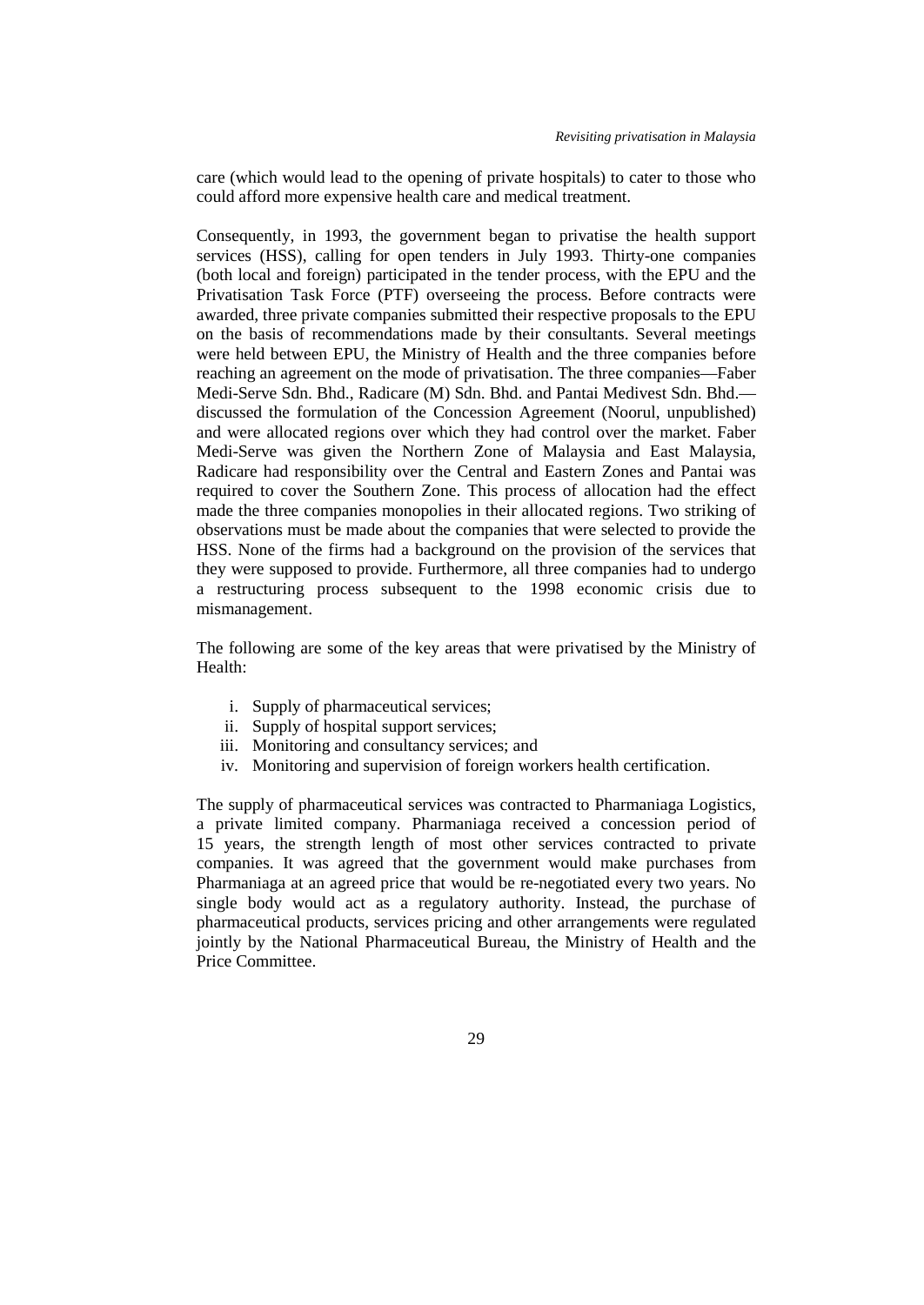The supply of hospital support services was contracted to two private limited companies, Pantai Medivest and Faber Mediserve. The concession period for these companies was 15 years, with the government purchasing the supply of hospital support services at an agreed price named in the Concession Agreement. It was decided that Kawalselia, the Fee Review Committee and the Ministry of Health act together to regulate the purchase, price and quality of the services provided. The supply of monitoring and consultancy services was contracted out to SIHAT for a concession period of 5 years. For hospital support services, the agencies were involved in regulation with the exception of the Fee Committee, which was not involved in the supply of monitoring and consultancy services. The financing mechanism was similar to that adopted for the supply of hospital support services, with payments being made by the government based on services provided at the agreed rate. No single body acted as a regulatory authority. The monitoring and supervision of the health certification of foreign workers was privatised to FOMEMA and regulated by the Disease Control Division and the Ministry of Health. Financing in this case was borne entirely by foreign workers.

The concession agreement that was extended to the firms involved in privatisation covered important elements relating to scope of service, quality and the like. For instance, indicators listed the expected technical requirements and performance standards. The Master Agreed Procedures (MAP) listed the practices and procedures to be followed. A hospital-specific implementation plan was designed to ensure that technical requirements, performance indicators, and required practices and procedures were operationalised in hospitals. A quality assurance programme was instituted to ensure that key performance indicators were satisfied. In all these respects, there is no doubt that the government tried to safeguard the operational efficiency and quality of service offered in the hospitals. There were other areas in which the privatisation process had room for improvement and are still in need of correction because they hinder economic efficiency within the system.

It is necessary to outline the regulatory framework as conceived and implemented by the government before delving into a critical analysis of the regulatory system used in the privatisation of HSS. As mentioned, the concession agreement was collectively determined with the participation of the companies that were awarded the contracts. The efficacy of such a practice is questionable. The supervisory system that was devised is equally questionable.

The Ministry of Health (MoH) established Kawalselia (or the regulatory unit) with the express intention of supervising and monitoring the activities of concessionaires to ensure that their services were in accordance with the requirements stipulated in the Concession Agreement (CA). Kawalselia was responsible for monitoring the activities of contractors, providing technical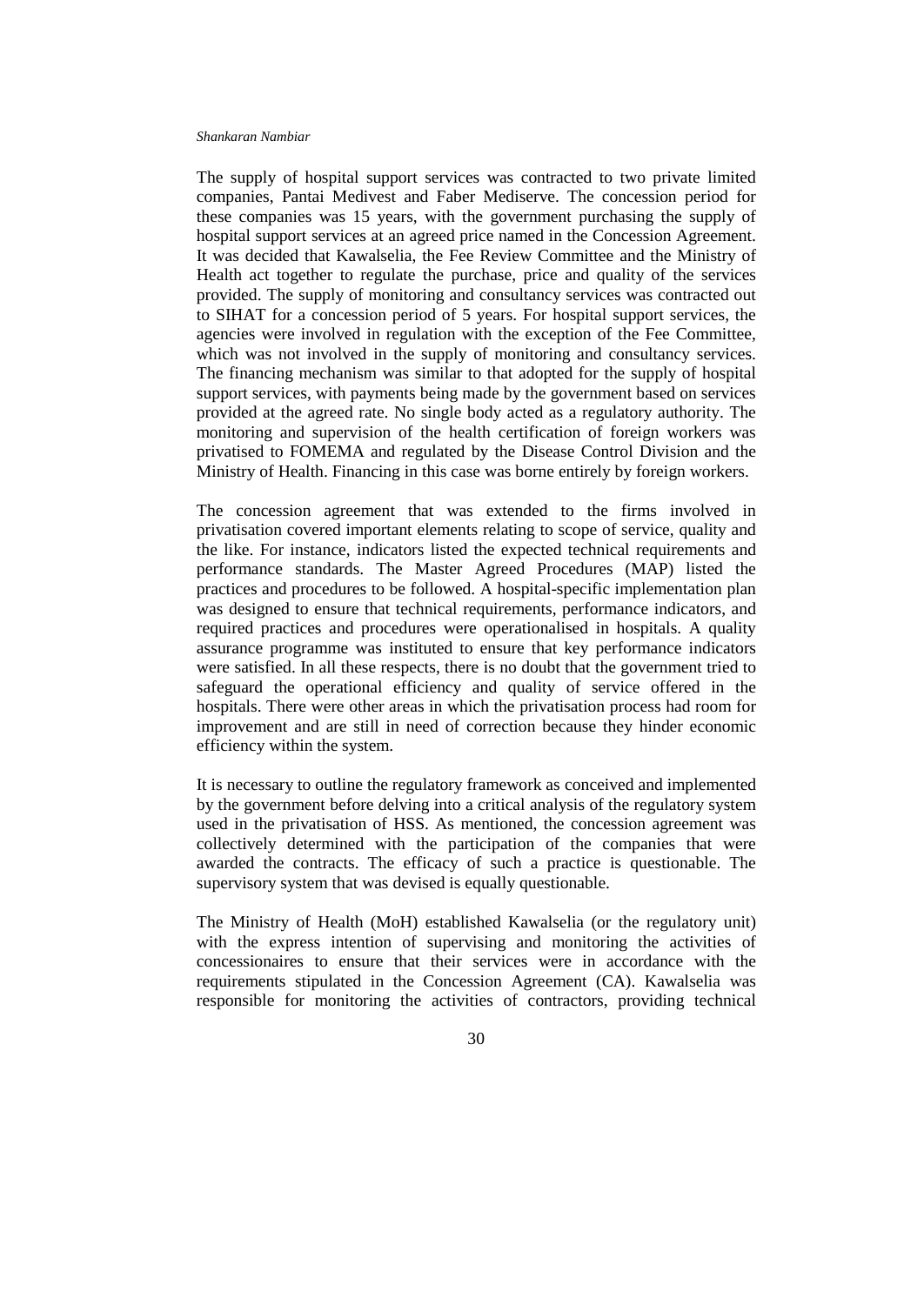advice and approving consumables and procedures. On the other hand, SIHAT (or the Hospital System for the Monitoring of Standards) directly monitors the performance of contractors and advises the MoH as to whether contractors are fulfilling their obligations as stipulated in the Concession Agreement. SIHAT acts as an independent inspector and auditor of standards, providing input for Kawalselia and hospital directors in all hospitals where contractors have been hired.

First, the manner in which Kawalselia and SIHAT were instituted is subject to criticism. Kawalselia was operational in 1998, about a year after the privatisation of HSS. It is unacceptable that there was no institutional structure in place prior to the launching of privatisation. Even more objectionable is the fact that Kawalselia, the regulatory unit, had only eight staff members and was insufficiently equipped to supervise its purported objective, the privatisation of HSS. Another supervisory and audit company was formed in order to correct this deficiency in the functioning of Kawalselia. This company, SIHAT, was meant to act as an external monitoring and evaluation agency. SIHAT was expected to monitor and supervise the contractors, and to use their input to provide advisory services to the Engineering Services Division of the MoH. Two observations arise from this arrangement. First, the MoH did not seem to anticipate the need for a regulatory unit while the privatisation initiative was being implemented. Second, it is questionable to appoint a regulatory company that lacks the essential capabilities required to perform the designated function. Finally, the appointment of an advisory company (SIHAT, in this case) to oversee another company (i.e., Kawalselia) promotes an overlap in function, which creates more friction and unnecessarily raises regulatory costs.

As we can see, the government and the Ministry of Health in particular, lacked a clear understanding of institutional structures and regulatory reform during the privatisation efforts. There is no doubt that privatisation was, in theory, a necessary step in the development of health services in the country, but the manner in which the privatisation initiative was exercised raises serious questions on the efficacy of institutional strategies undertaken by the government. In fact, the manner in which the microeconomic reform was carried out indicated a lack of understanding of institutional reform. To undertake privatisation without the necessary institutional infrastructure weakened the potential gains of privatisation. To invite privatisation bids from firms with no prior experience in a particular sector raises questions about the selection of such concessionaries. If there was a specific reason why firms without an industry track record were entrusted with the privatisation effort, then a transparent display of selection criteria should have been made public. Equally, the government should have publicised the standing of other bidding firms and explained why some firms were chosen over others. Clearly, well-designed institutional policy and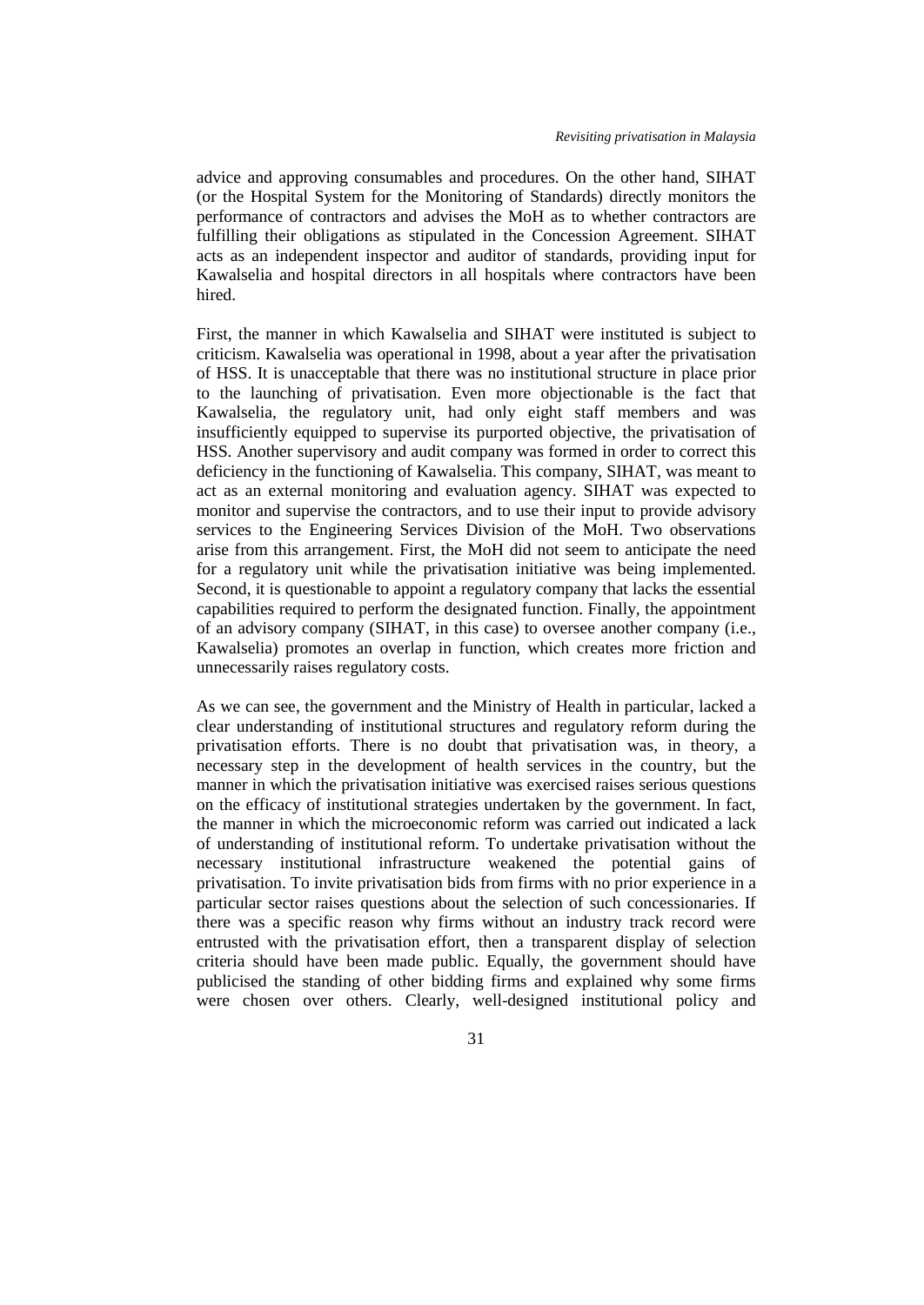appropriate institutional structures and processes should have been developed ahead of the privatisation effort and thereafter followed in order to maximise social welfare.

Lopez's (2005) studied on the privatisation of HSS revealed that contractors did not have well-trained staff for clinical waste management. The hospitals also experienced problems with waste separation. Problems of a different sort were experienced in the case of cleaning services because staff members were incapable of following guidelines and procedures, particularly when handling hazardous and potentially risky situations. Another problem is that planned preventive maintenance is not conducted in a scheduled manner and the monitoring of equipment does not follow prescribed guidelines. Finally, Lopez (2005) noted that SIHAT based its evaluation on complaints from hospital staff. This is an inadequate system because the hospital staff is not aware of the conditions that contractors are expected to satisfy or of the nature of the contracts. Further, HSS contractors are known to develop relationships with hospital staff in order to influence their judgements.

Several, comments must be made on institutional arrangements in the context of the privatisation of HSS. First, the scenario that has been painted regarding the privatisation of HSS clearly suggests that there is a need for a regulatory authority with overarching control over public agencies (public hospitals, in this case). Second, this regulatory agency must be independent in order to remain effective, and it should be free from the intervention of its respective ministers. While final decisions should be made at the discretion of ministers, the counsel received from independent regulatory bodies should be transparent and free from government interference. The absence of such a body could prevent some of the inconsistencies found in the HSS case, such as the ad hoc appointment of audit companies lacking requisite expertise, inadequate evaluating systems and the absence of transparency. An independent authority would have noted that the fee review process outlined in the CA had not been revised since the onset of the agreement. This authority would also have drawn attention to the fact that HSS costs are increasing (exceeding RM700 million at present) and would have ensured that contractors were appointed on a transparent basis. These factors decidedly point to the urgent need of independent regulatory bodies in the health sector.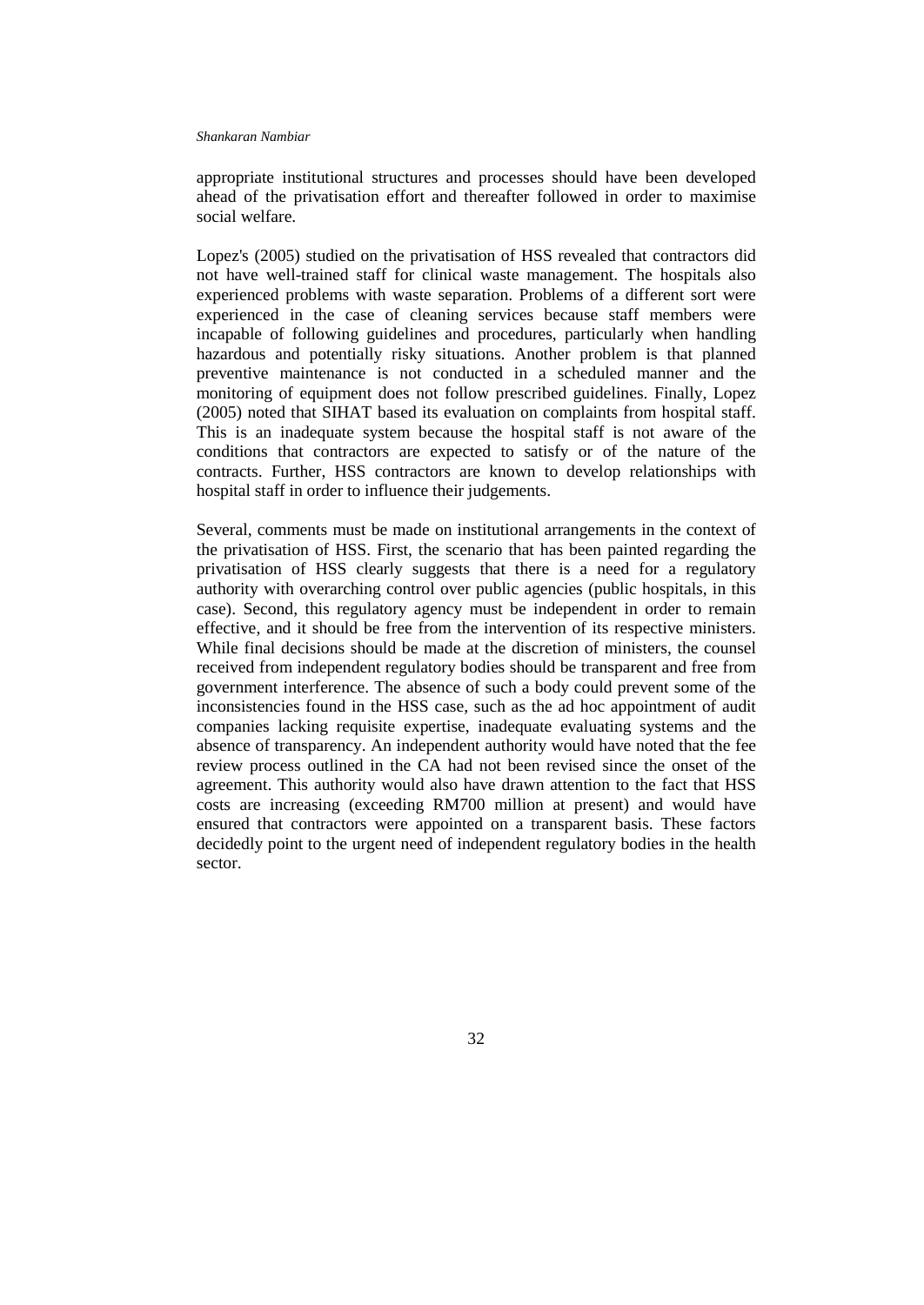### **REFORMING REGULATION**

### **Preliminary Efforts at Reform: The Telecommunications Industry**

The privatisation of the telecommunications industry is an interesting case for study because it has historically been very much under the wings of the government. Secondly, the privatisation of telecommunications involved institutional reform, albeit in an inadequate manner. The first move in telecommunications reform was to permit the private sector to supply telecommunications equipment (such as telephones and teleprinters), an activity that had been entirely within the province of Jabatan Telekommunikasi Malaysia (JTM) or the Malaysian Telecommunications Department. The private sector was allowed to participate in this line of activity because JTM was unable to meet the demand for such equipment, and the government thought that the inclusion of the private sector was a way of overcoming the problem of excess demand. This move was the start of a series of efforts to liberalise the telecommunications sector. With the privatisation of terminal equipment in 1983, VANs were liberalised in 1984, which was quickly followed by the liberalisation of the radio paging and mobile cellular markets in 1985 and 1988, respectively.

The liberalisation of pockets of the telecommunications sector ultimately led to the takeover of JTM by Syarikat Telekom Malaysia Berhad (STM) in 1987. A public listing of STM took place in 1999, and STM was renamed Telekom Malaysia Berhad (TMB). Despite this privatisation bid, the government continues to hold substantial shares (no less than 60%) in TMB's equity. Liberalisation has required entry into the fixed line and cellular services markets. The fixed line market has been more or less immune to penetration since the costs of building a fixed line are prohibitively high new entrants. While at least five licenses have been issued to new entrants into the fixed line market, it seems inconceivable that TMB's market share in this area will be contested to any significant degree.

The situation is quite different in the cellular phone services market since the barriers to entry are less stringent. The first cellular phone license was issued to NMT450 in 1984, followed by one to STM Cellular Communications in 1988. STM sold its shares in the latter company, after which the company was called Celcom Sdn Bhd. The leading competitors in the cellular market include TMB, Mobikom, Celcom, Maxis, DiGi and TIME dotCom. Similarly, the internet service provider (ISP) market has been liberalised following the initial internet service that was first provided by MIMOS, a government-owned research institute. Other licensees in the market include TMB, TIME, Maxis and Celcom. Several other companies, such as Mutiara and Prismanet, have licenses to offer ISP services. With this brief overview of the telecommunications industry, we now proceed to an examination of the regulatory framework.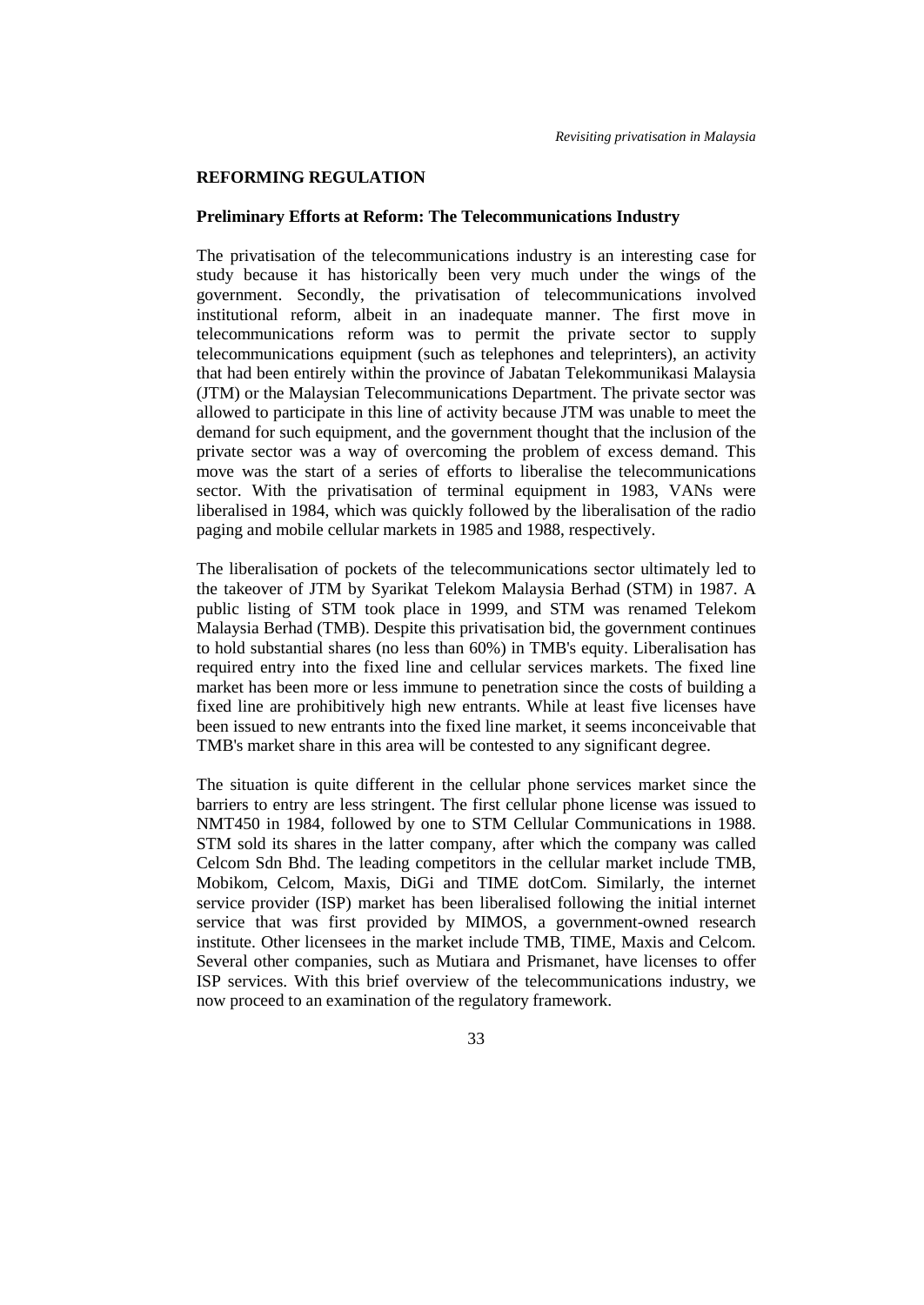Until 1987, the telecommunications sector was regulated by the Ministry of Energy, Telecommunications and Posts (METP). While METP assumed responsibility over the granting of licenses, JTM continued to provide telecommunications services. Thus, JTM acted on instructions received from METP. The Telecommunications Act of 1950 made JTM the regulatory authority for this sector. With the passing of the Telecommunications Service (Successor Company) Act of 1985, STM was provided with the authority to take over telecommunications services from JTM.

The National Telecommunications Policy (NTP) (Ministry of Energy, Telecommunications and Posts, 1994), which was released in 1994, is an important benchmark in the development of the regulatory framework for the sector. The NTP was aimed at covering broad policy directions governing the sector for the period 1994–2020. The main thrust of the NTP was to "encourage competition in the telecommunications sector in order to achieve efficiency and to provide excellent and quality service" (NTP, 1994). This proclaimed interest in encouraging competition was not the sole or overriding objective of the NTP. In fact, the government retained the right to intervene, and the NTP expressly endows the government with authority to determine the number of competitors in the sector. There seems to be a contradiction between the idea that competition is the primary objective and the government's function as an arbitrator that is "empowered to determine the number of competitors that are economically viable for certain telecommunication systems/services" (NTP, 1994). The problem arising here is the question of the government's independence and impartiality in determining the number of competitors, and how this function will be tempered by other potentially conflicting objectives. In terms of our framework, it is undesirable for the government to play a dual role. It would be more desirable for the government to establish an independent agency that could be answerable to the parliament.

There have been claims that the government has acted in the interests of government-linked companies (GLCs) rather than in the interest of optimising social welfare. Decisions such as this should be transparent and made solely in the interests of efficiency and productivity, but recent claims of improper interference in decision-making casts aspersions on the government ability to play the dual role of decision-maker and final arbitrator.<sup>9</sup> There are several pertinent points that need to be raised at this juncture. First, we must bear in mind that the government has a responsibility to all its citizens and all stakeholders, rather than to the interests of particular stakeholders. We have argued that overall social welfare is the central concern, which means that overall welfare should stand ahead of the welfare of GLCs.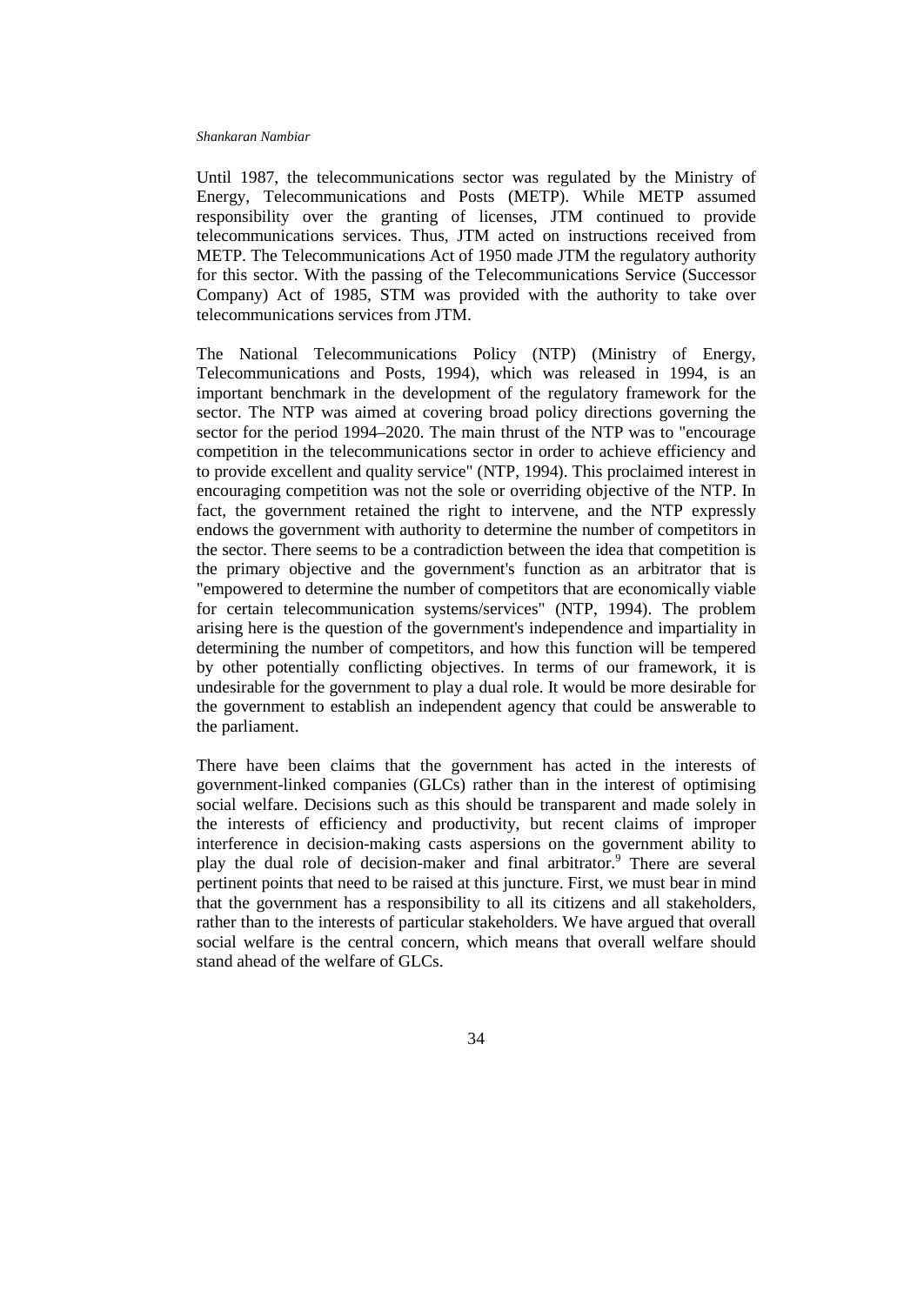The lack of distinction between the government's role as a decision-maker and arbitrator resurfaces in the Communications and Multimedia Act 1998 (CMA). MTEP was restructured in 1998 into the Ministry of Energy, Communications and Multimedia (MECM). The Malaysian Communications and Multimedia Commission (MCMC) were founded during this restructuring. Subsequent to the passing of the CMA, the MCMC is the regulatory authority for the telecommunications sector. The independence of this body is questionable because it seems to be unduly influenced by the government. Government's representation in the MCMC is overwhelmingly heavy; although there is only one member on the Commission who is a government representative, all other members are appointed by the Minister responsible for this portfolio. The appointment process was not transparent, and public input was not part of the process preceding appointment. The independence of any regulatory structure is of utmost importance. While final decisions will be made by the relevant minister, any regulatory body must constitute of members who do not seem to be unduly influenced by the government. Additionally, any advice proffered by a regulatory body should be made available to the public, even if it is to be eventually rejected by the government. This is essential in terms of our criteria for good institutional support, since transparency cannot be dispensed with. A careful examination of the MCMC will clearly indicate that these criteria are not abided with in spirit, even though the form of required institutional fabric seems to have been prepared.

The CMA bestows extensive powers upon the Minister in matters relating to regulatory policies.10 The Minister of Energy, Communications and Multimedia acts on recommendations made by the MCMC and in turn directs the latter. The MCMC is a middle-level organisation that liaisons with industry forums and also interacts with the appeal tribunal. The Minister does not deal with industry operators directly, but only through mediation of the MCMC. The MCMC makes recommendations to the Minister and also has the responsibility of administering license applications, renewals and their issuance. Yet, the Minister has the final say in matters pertaining to licenses. This organisational structure leaves no doubt that the Ministry is the highest authority in industry regulation. There is no independent body that can receive appeals or arbitrate disputes when industry participants wish to contest a decision made by the Ministry or when there is a difference of opinion between competing firms. Similarly, there is a need for a regulatory body that can assess the operations of the various institutions under the government's umbrella, in addition to assessing the efficiency and welfare consequences of the government's decisions. One of the crucial responsibilities that an appropriate institutional structure must maintain is the conduct of feasibility studies on decisions, with a clear exhibition of associated costs and benefits, as well as opening these results for public discussion. This is completely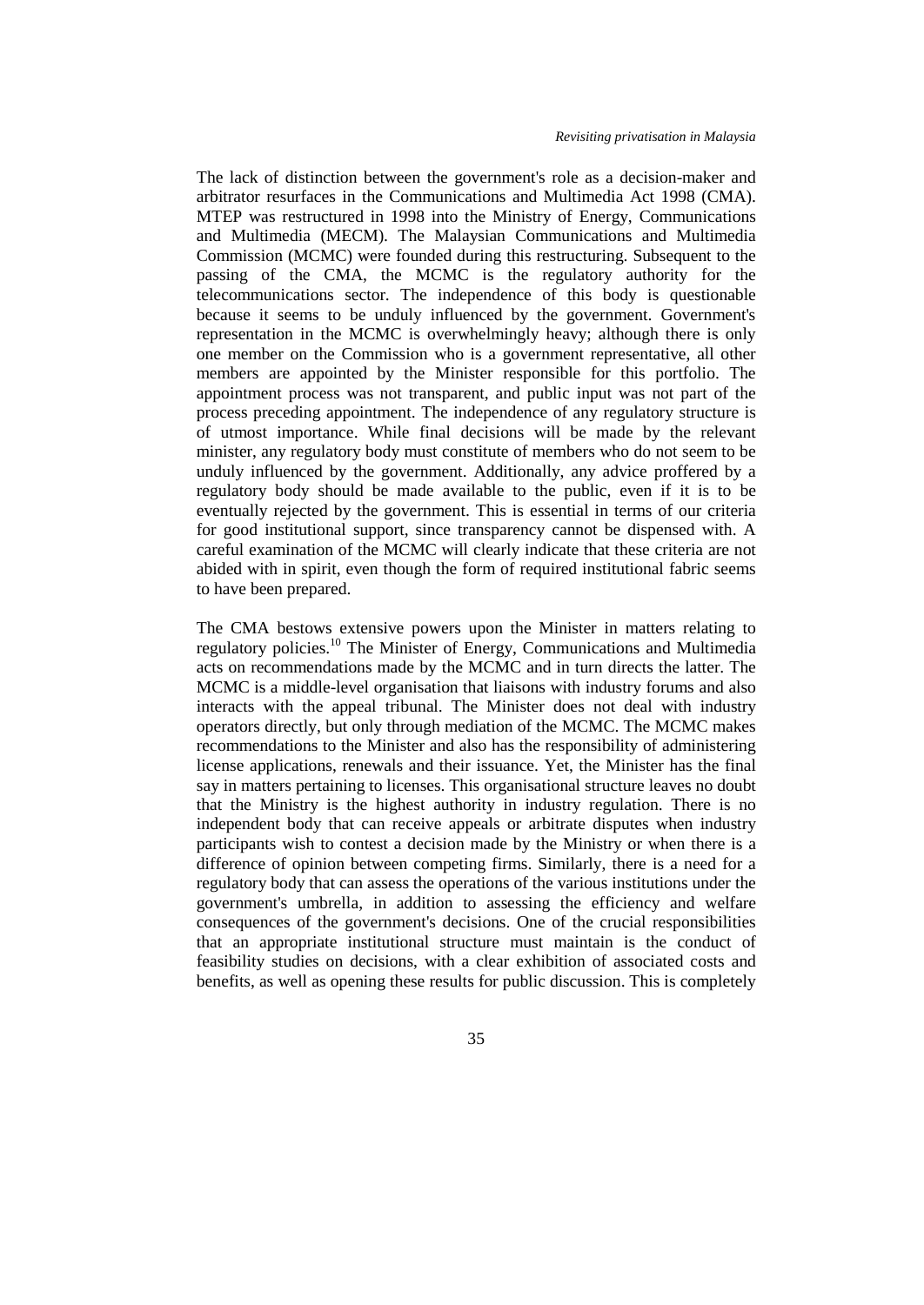absent in the Malaysian context, and the MCMC is equally subject to these shortcomings.

There is no doubt that there is room for public participation through the conduct of public inquiries. This is provided under the Communications and Multimedia Act (CMA) 1998. The MCMC has utilised provisions under the CMA to conduct public enquires, receive opinions from private operators and receive public feedback on the MCMC's discussion papers. Indeed, there is room for public participation within the regulatory structure that has been laid out, but the extent to which this feedback is incorporated within policy decisions is questionable because no independent agency exists to arbitrate between differing views. It cannot be denied that the regulatory structure as officially designed has channels for receiving public participation, but questions remain as to the extent that opposing views can be assimilated within the policy process. With the centralisation of powers in the hands of the government, there is a true need for an independent agency to evaluate the validity of differing views. Such an agency is not quite achievable under the present framework. Although MCMC is a statutory body with its own funding arrangements, the fact that it takes directives from the Minister of Energy, Communications and Multimedia must certainly restrict its capabilities.

The CMA 1998 provides some regulatory framework despite its limitations. Indeed, this is not available in all areas of public policy. In this restricted sense, it is commendable that the CMA has distinguished four central areas for regulatory attention: consumer protection, economic regulation, technical regulation and social regulation. Perhaps the most significant regulatory objective that the CMA has undertaken is one that ensures an efficient communications and multimedia industry. The CMA proposes to do this by incorporating provisions against anticompetitive behaviour. The MCMC has taken steps to ensure that the CMA's objective of establishing a competitive environment is achieved. Towards this end, it is significant that the MCMC has published guidelines on procedures and processes for addressing anti-competitive conduct. The importance of the MCMC's actions stands in stark contrast against the absence of any national policy or comprehensive legislation on anti-competitive practices. In this sense, the MCMC's recognition of the significance of competition policy and law and the dire need to address these issues is laudable. At the risk of digressing, it should be noted that attempts to improve the institutional infrastructure in Malaysia will require the institution of competition law and policy in all areas of commerce, rather than confining these issues to the communications and multimedia industries.

The CMA 1998 is comprehensive in its coverage because it addresses crucial aspects of consumer protection, such as service quality, rate regulation and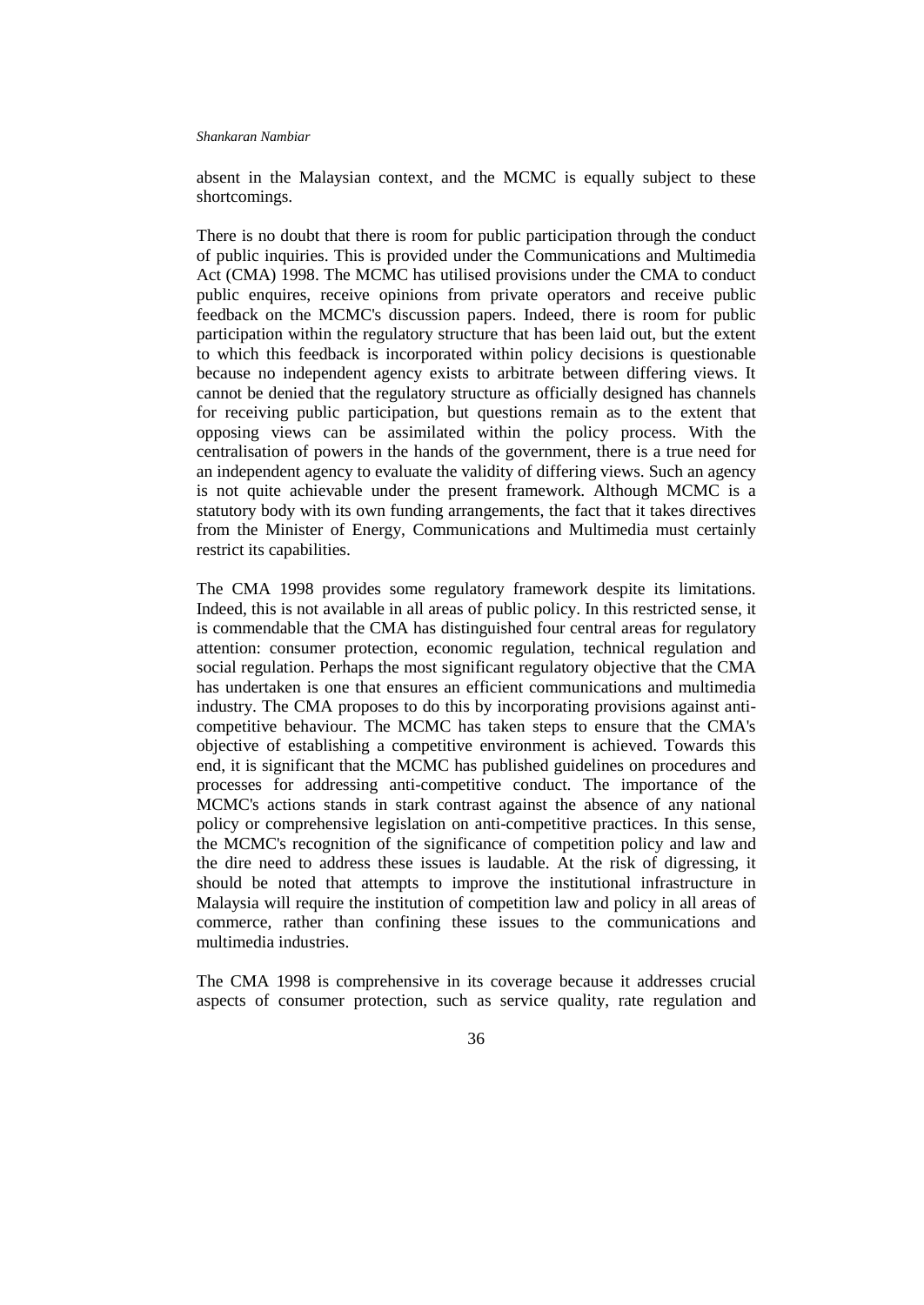universal service provision. However, the practice of rate regulation leaves much to be desired. While the CMA provides for a market-based approach to the setting of rates, it also permits the Minister to decide on tariffs. The provision of ministerial intervention overturns the attempt to set prices based on market signals, which disrupts attempts at achieving social welfare maximisation. Another interesting commitment that the CMA undertakes is to improve on the service quality and consumer needs. The act is dedicated to forming a Consumer Forum that addresses reasonable consumer demands.

Other areas of regulation that the CMA is concerned with include technical regulation and social regulation. The question of social regulation relates to the social values that are considered to be at the core Malaysian culture, primarily relating to offensive content. Although the CMA does not allow for the direct interference of the Minister in this matter, there is no doubt that his indirect control will be at play since he is involved in the issuance of licenses. Technical regulation in the context of the CMA 1998 refers to spectrum assignment, numbering and electronic addressing and technical standards. The MCMC has an important role to play in these matters. While all of these steps are in the right direction, increased shareholder participation would be preferable, so that information is publicly disseminated and the government's influence is moderated. The last issue is perhaps the most sensitive and pressing.

## **Institutional Reform: What Needs to be Done**

The improprieties that can be observed in the execution of privatisation indicate the importance of regulatory reform in Malaysia (Gomez and Jomo, 1999). From the discussion on reform in telecommunications, we observe that wider-ranging institutional reforms are necessary. One of the key features of any institutional reform in Malaysia should include the establishment of a body that can contribute to this process. The flaws and the improprieties committed in the Malaysian privatisation experience should provide lessons on the areas for action. Some of the features that the organisation should incorporate include the following:

- i. Conducting studies on policy issues, especially those addressing the costs and benefits of policy actions. This is to ensure that intended government initiatives are supported by strong arguments and reliable statistical evidence.
- ii. Providing an avenue for public complaints and investigations. In the event of accusations of impropriety, this organisation can has the mandate to conduct independent inquiries.
- iii. Providing an avenue for promoting public awareness. This organisation can inform and disseminate information to the public on the cost-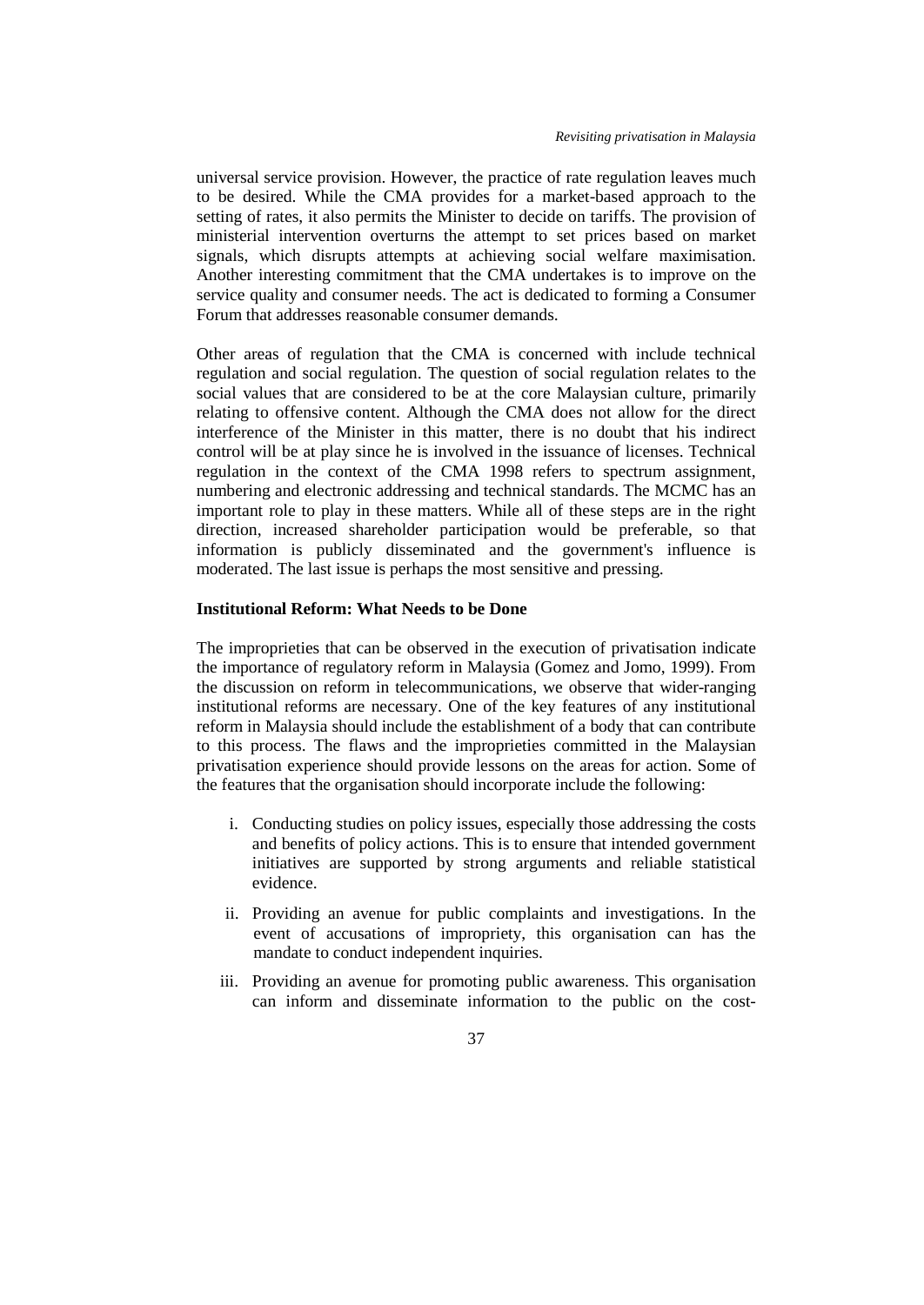effectiveness and community benefits of projects. At the same time, the public will be invited to give their input and feedback. This will act as a counterbalance to vested interests trying lobby their views, and will also ensure that the larger interests of the community are served.

iv. Acting to promote the government-community interface. An organisation such as this is meant to ensure that larger interests of the economy are served, and that communicating intentions and objections is a part of this process.

The Australian Productivity Commission (PC) is a good example of an organisation that fulfils the requirements of the above-mentioned features $11$ . Like the PC, a similar organisation can be established in Malaysia. The organisation should be independent and free to research the justifications for policies suggested by the government. The organisation should also have the freedom to investigate the performance of policies that have been undertaken.

The proposed organisation may not have judicial or executive powers, but it should have a mandate to play an advisory role in structural reform. For instance, the organisation would conduct investigations in instances where preliminary evidence indicates improper conduct in the delivery of policies. The organisation can report its results to the parliament or make recommendations to the government on the basis of its findings. Similarly, this organisation, as a result of its studies, may find merit in introducing competition law and policy in the country. These suggestions can be made to the government.

## **CONCLUSION**

The primary rationale for privatisation is based on the argument that privatisation increases efficiency. Thus, it is implied that welfare will be maximised with privatisation. Privatisation is undertaken to reduce government involvement in business, which is done to avoid the crowding-out of private sector investments and to reduce the costs of government intervention in business. However, the privatisation record in Malaysia shows that the government involved itself in business in different ways: it continued to intervene, but perhaps less directly.

If the government had deliberated more careful on drawing an institutional framework that emphasised efficiency, transparency and good governance, it is possible that cronyism could have been curtailed. The Malaysian experience demonstrates the importance of *soft* issues, such as institutional reform, because 'hard' outcomes are compromised when such issues are ignored. Although there was a need for privatisation, it should have been preceded by the establishment of appropriate institutional mechanisms.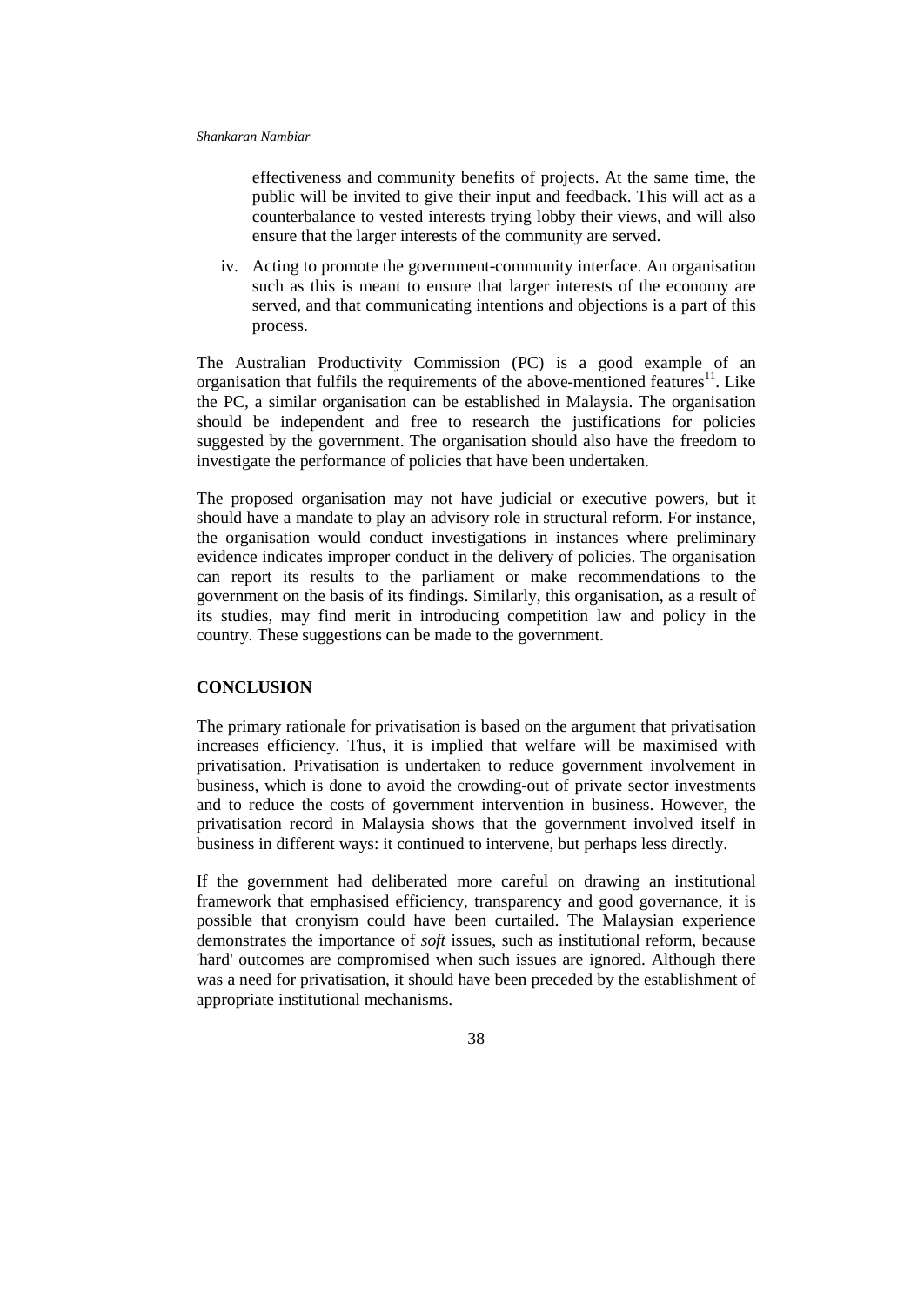It is not possible to calculate the income stream losses arising from the irregular execution of privatisation, which was caused by lack of information. There is no doubt that vested interests and the practice of crony capitalism would have effectively prevented the economy from achieving the highest possible level of welfare maximisation. If Malaysia has done well and achieved significant levels of growth, then it is very well possible that Malaysia might have done even better if it had planned for its institutional mechanisms and processes. The privatisation experience is one example of how such an opportunity was lost.

## **ACKNOWLEDGEMENT**

The author thanks the editor and two anonymous referees for their helpful comments. The usual disclaimer applies.

## **NOTES**

- $1$  Rodrik (1999) emphatically observes, "institutions do not figure prominently in the training of
- 
- 
- 
- economists."<br>
<sup>2</sup> See Dee (2006) for an account of the institutional basis of microeconomic reform.<br>
<sup>3</sup> This is discussed in greater detail in Nambiar (2006).<br>
<sup>4</sup> See Dee (2006) for a discussion of these criteria.<br>
<sup>5</sup> The PAP is a component of the PMP (http://www.epu.my/Bi/publi/ Private/part6.htm)<br>
<sup>6</sup> The six categories of activities were: (i) flagships, (ii) easily privatisable Government majority-
- owned entities, (iii) restructuring candidates, (iv) services, (v) minority or listed holdings, and (vi) new projects.
- <sup>7</sup> The three stages of implementation were: (a) commercialisation, (b) corporatisation, and (c) divestiture. 8 For a detailed treatment of the privatisation of the healthcare sector, see Chan, C. K. (1996,
- 
- 1997), Chan, C. K, Noorul, A. M., & Dzulkifli, A. R. (1997), and Jomo, K. S. (1995).<br><sup>9</sup> The institutional considerations arising from the privatisation of the telecommunications industry and thereafter are to be found in
- See Lee, C. (2004) for a discussion of the regulatory aspects of the telecommunications industry in Malaysia within the context of competition policy.<br><sup>11</sup> For a discussion on the features and role of the Australian Productivity Commission, see
- Wonder (2006).

### **REFERENCES**

- Acemoglu, D., Johnson, S., & Robinson, J. A. (2001). The colonial origins of comparative development: An empirical investigation. *American Economic Review*, *91,* 1369–1401.
- Chan, C. K. (1997). Health and development towards the millenium: Re-inventing government, or the demise of community? Paper presented at the USM-MMA-CAP National Conference on Privatisation and Healthcare Financing in Malaysia, Universiti Sains Malaysia, 5–6 April.